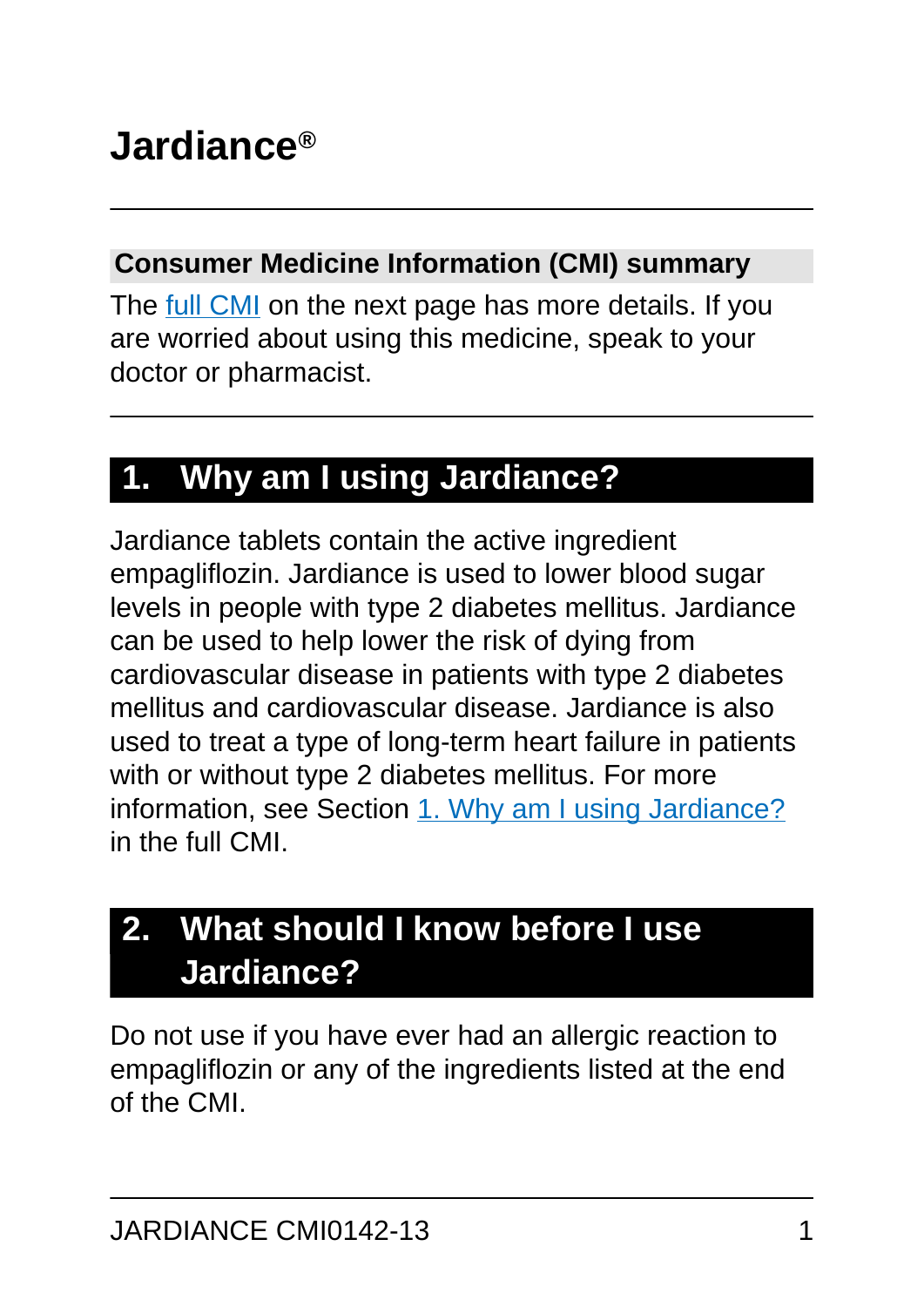Do not use if you have poorly functioning kidneys since Jardiance requires good functioning kidneys to work well.

#### **Talk to your doctor if you have any other medical conditions, take any other medicines, or are pregnant or plan to become pregnant or are breastfeeding.**

For more information, see Section [2. What should I know](#page-6-0) [before I use Jardiance?](#page-6-0) in the full CMI.

## **3. What if I am taking other medicines?**

Some medicines may interfere with Jardiance and affect how it works.

A list of these medicines is in Section [3. What if I am](#page-8-0) [taking other medicines?](#page-8-0) in the full CMI.

## **4. How do I use Jardiance?**

Your doctor will tell you how many tablets you need to take each day. The usual dose for adults is one tablet a day. More instructions can be found in Section [4. How](#page-9-0) [do I use Jardiance?](#page-9-0) in the full CMI.

## **5. What should I know while using Jardiance?**

| Things you should do | $\bullet$ Check your blood sugar |
|----------------------|----------------------------------|
|                      | levels regularly to tell if      |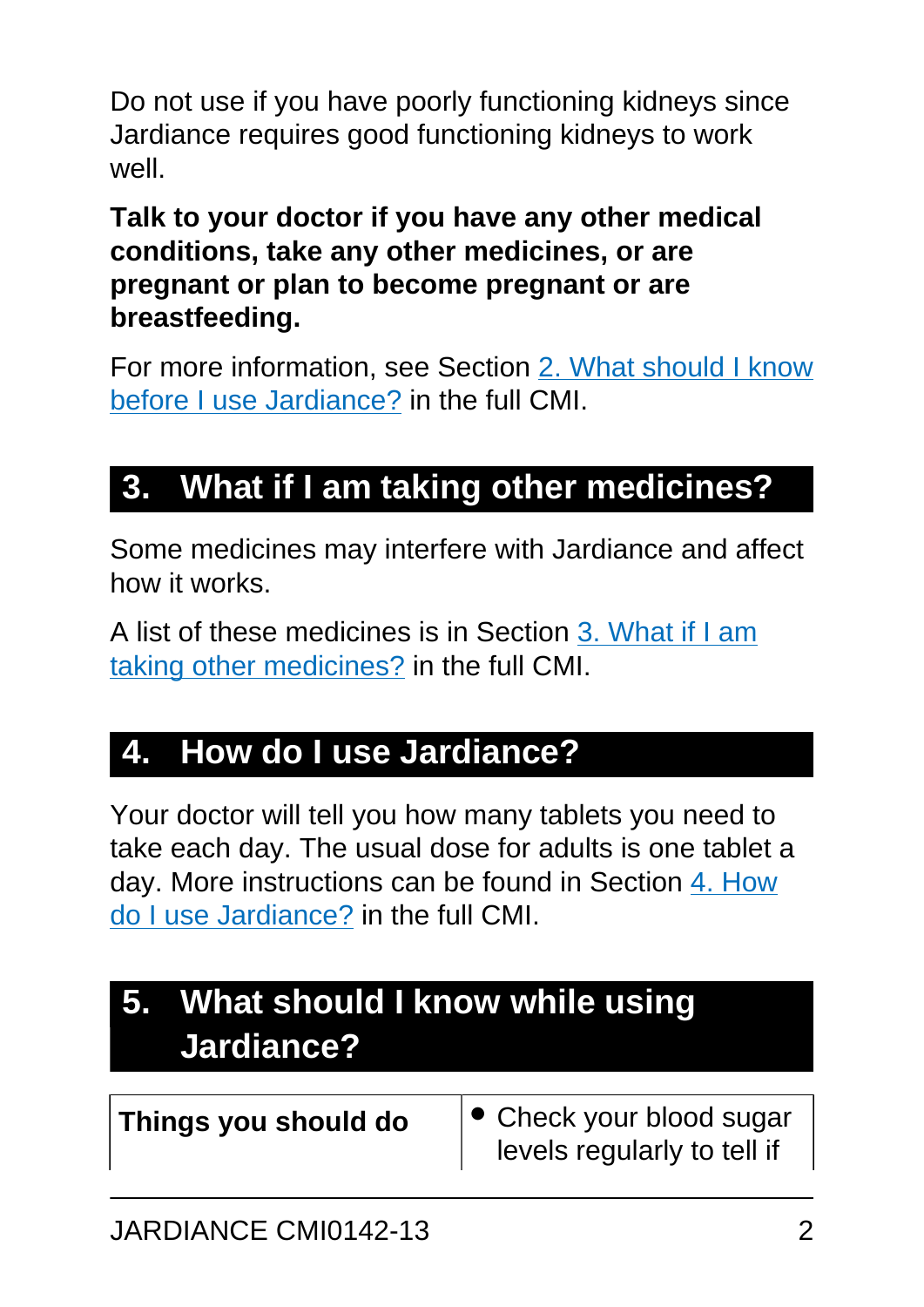|                                     | your diabetes is being<br>controlled properly<br>Be careful when doing<br>activities that can lower<br>your sugar levels, such<br>as drinking alcohol,<br>not eating enough, or<br>exercising suddenly or<br>vigorously.<br>• Remind any doctor,<br>dentist or pharmacist<br>you visit that you are<br>using Jardiance. |
|-------------------------------------|-------------------------------------------------------------------------------------------------------------------------------------------------------------------------------------------------------------------------------------------------------------------------------------------------------------------------|
| Things you should not<br>do         | Do not stop taking your<br>medicine or change the<br>dosage without checking<br>with your doctor                                                                                                                                                                                                                        |
| <b>Driving or using</b><br>machines | Be careful before<br>you drive or use any<br>machines or tools until<br>you know how Jardiance<br>affects you.                                                                                                                                                                                                          |
| <b>Drinking alcohol</b>             | Drinking alcohol can<br>increase the risk of<br>your blood sugar levels<br>becoming too low. Talk<br>to your doctor if you<br>drink alcohol.                                                                                                                                                                            |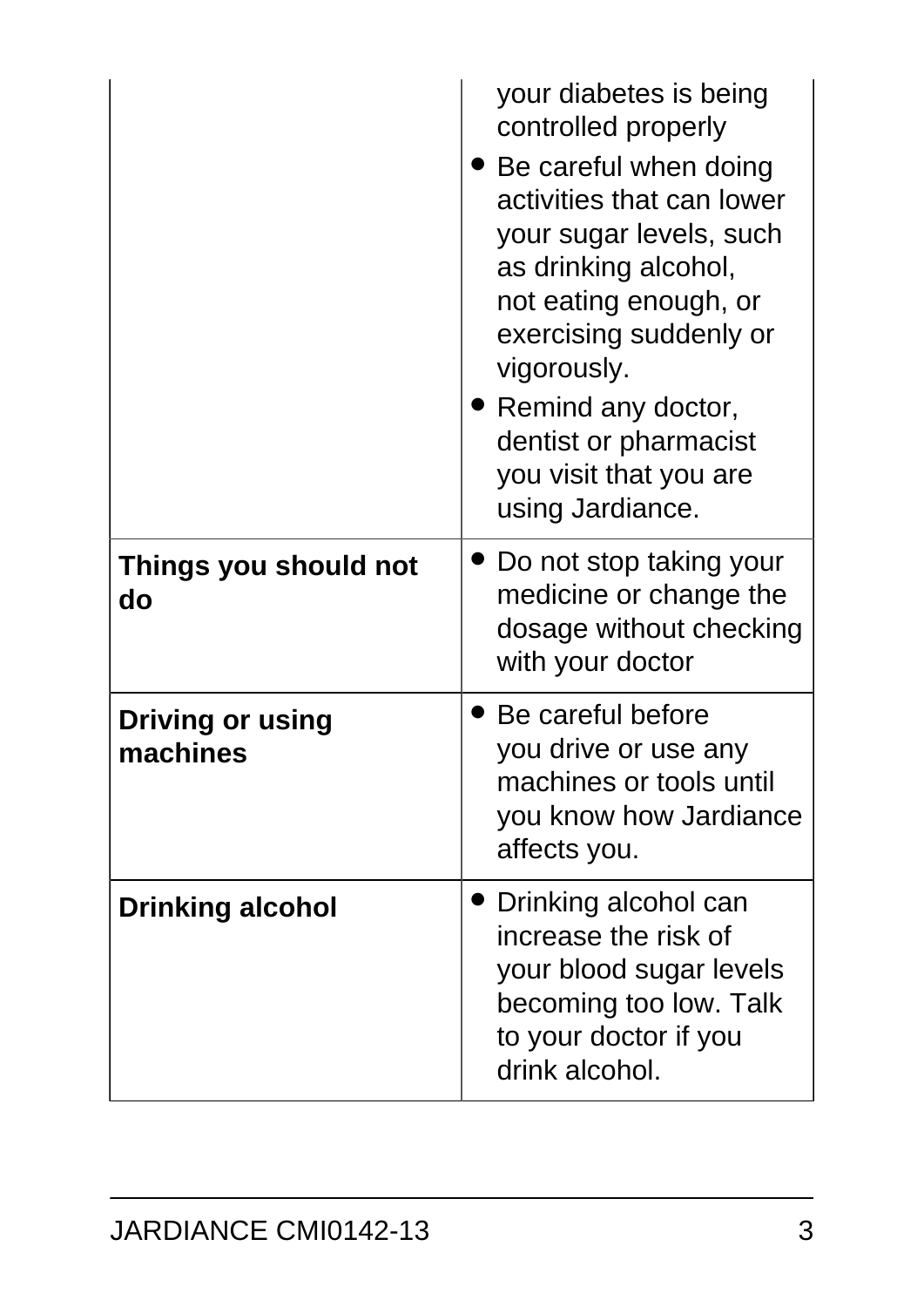| <b>Looking after your</b><br>medicine | • Keep your tablets in the<br>pack until it is time to<br>take it.                         |
|---------------------------------------|--------------------------------------------------------------------------------------------|
|                                       | • Store it in a cool,<br>dry place where the<br>temperature stays below<br>$30^{\circ}$ C. |

For more information, see Section [5. What should I know](#page-11-0) [while using Jardiance?](#page-11-0) in the full CMI.

## **6. Are there any side effects?**

Common side effects include: genital burning, redness, pain, discharge; passing more urine than normal; thirst; itchiness; and constipation. Serious potential side effects that may require medical attention include: low blood sugar (when used in combination with other antidiabetic medicines); dehydration; burning sensation when passing urine; cloudy urine; straining or pain when passing urine; and pain the pelvis or mid-back. Side effects that require urgent medical attention include swelling of the penis; Fournier's gangrene; allergic reactions; and ketoacidosis. For more information, including what to do if you have any side effects, see Section [6. Are there any side effects?](#page-14-0) in the full CMI.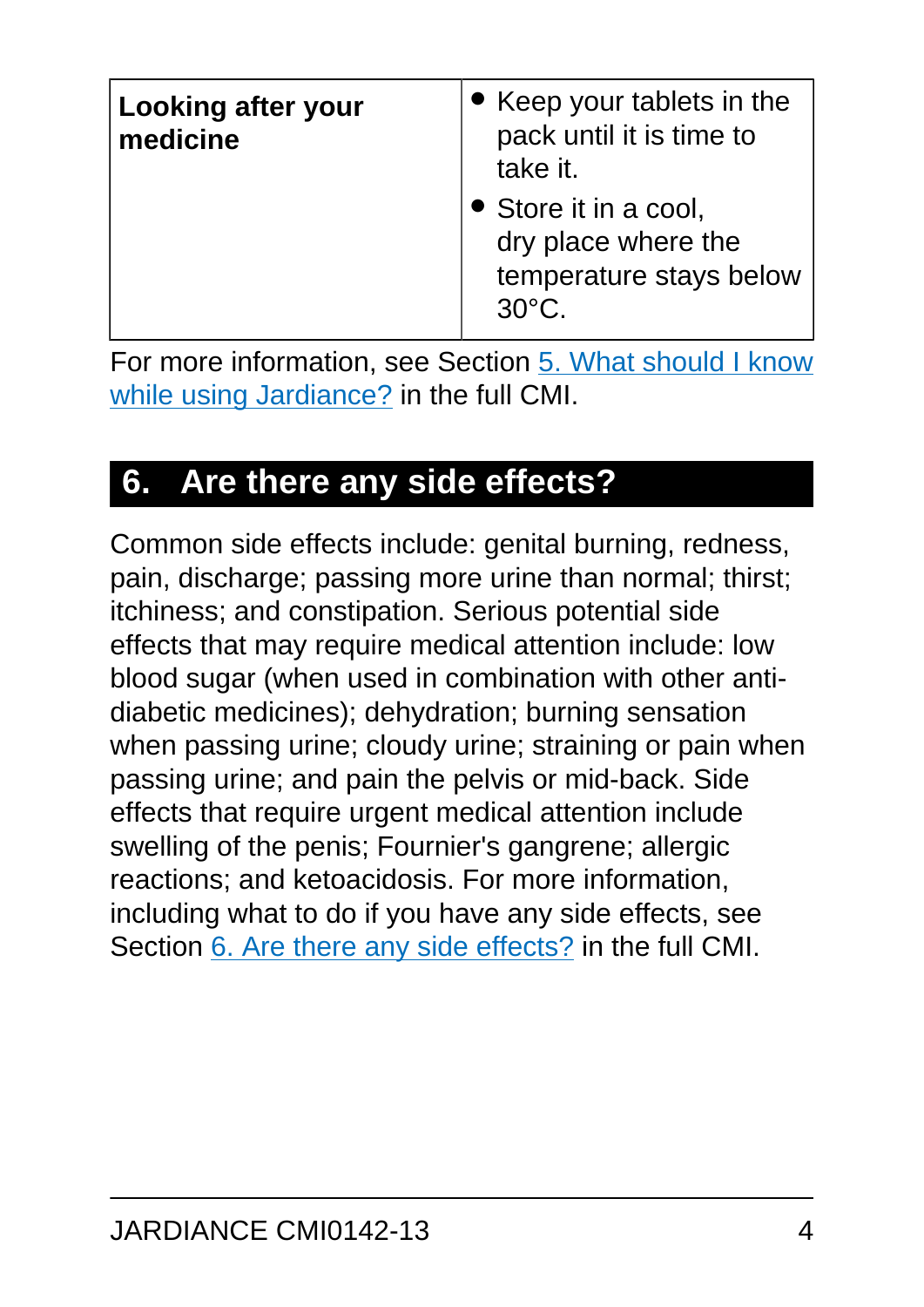# <span id="page-4-0"></span>**Jardiance®**

#### **Active ingredient:** empagliflozin

#### **Consumer Medicine Information (CMI)**

This leaflet provides important information about using Jardiance. **You should also speak to your doctor or pharmacist if you would like further information or if you have any concerns or questions about using Jardiance.**

#### **Where to find information in this leaflet:**

- [1. Why am I using Jardiance?](#page-4-1)
- [2. What should I know before I use Jardiance?](#page-6-0)
- [3. What if I am taking other medicines?](#page-8-0)
- [4. How do I use Jardiance?](#page-9-0)
- [5. What should I know while using Jardiance?](#page-11-0)
- [6. Are there any side effects?](#page-14-0)
- [7. Product details](#page-20-0)

## <span id="page-4-1"></span>**1. Why am I using Jardiance?**

#### **Jardiance contains the active ingredient empagliflozin.**

It belongs to a group of medicines called sodium-glucose co-transporter 2 (SGLT2) inhibitors. It works by blocking a protein in the kidneys called SGLT2 and removes blood sugar via the urine. As a result, the levels of sugar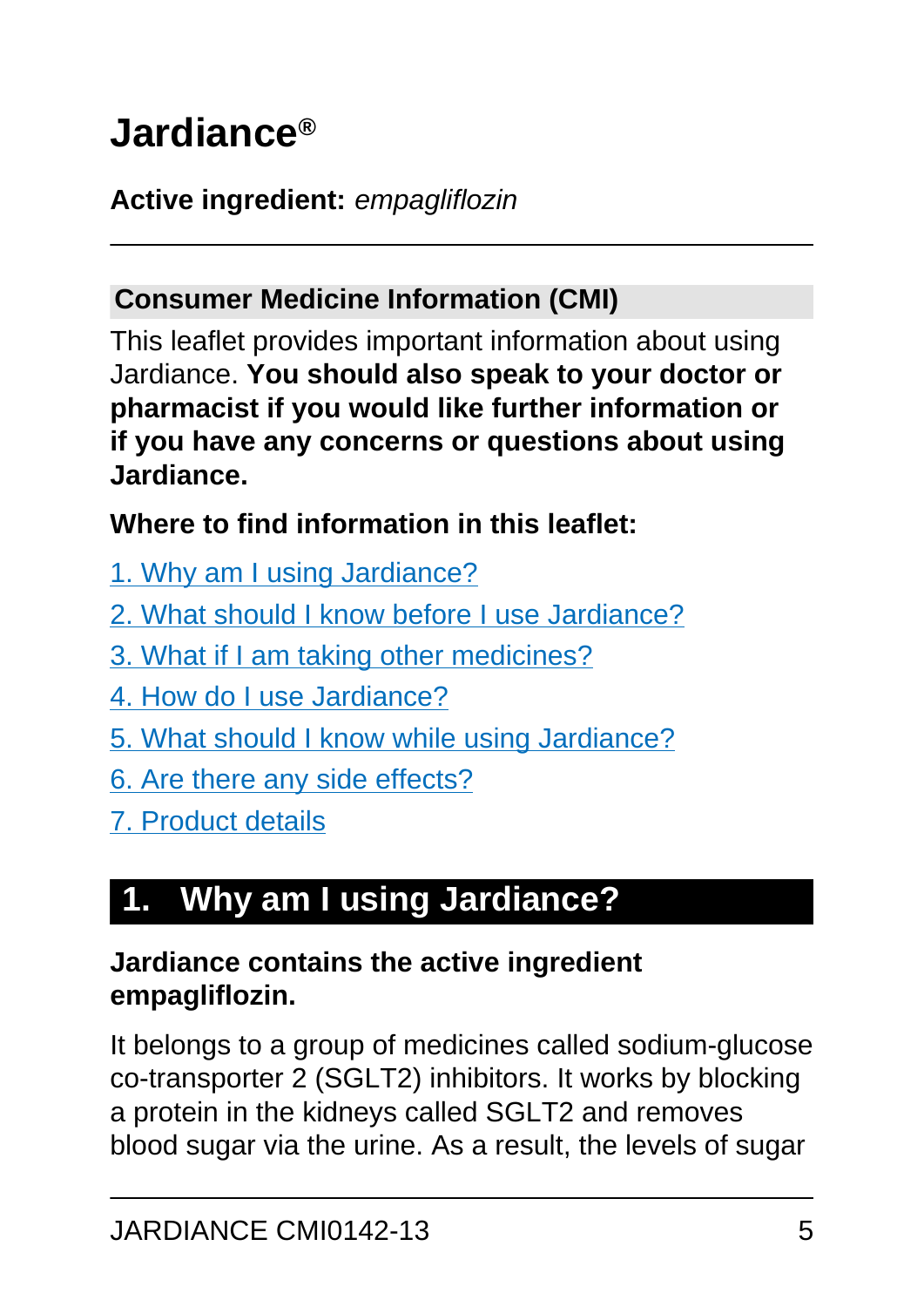in your blood are reduced. Jardiance also reduces the amount of salt reabsorbed by your kidneys, which helps to reduce excess strain on the heart.

### **Type 2 diabetes mellitus**

#### **Jardiance is a medicine used to lower blood sugar levels in patients with type 2 diabetes mellitus when diet and exercise is not enough to control your blood sugar levels.**

Type 2 diabetes mellitus (also known as non-insulindependent diabetes mellitus) develops when your body doesn't make enough insulin or the insulin your body makes does not work as well as it should. Insulin helps to control your blood sugar levels, and when there is not enough insulin or it does not work well, the amount of sugar in your blood can start to build up. Too much sugar in the blood can cause damage to the body's cells, and can lead to problems with your eyes, heart, kidneys, and circulation.

Jardiance may be used when diet plus exercise do not provide adequate blood sugar level control either:

- alone as a single medicine, or
- in combination with other anti-diabetic medicines such as:
	- metformin
	- sulfonylurea medicines such as glimepiride and glibenclamide
	- pioglitazone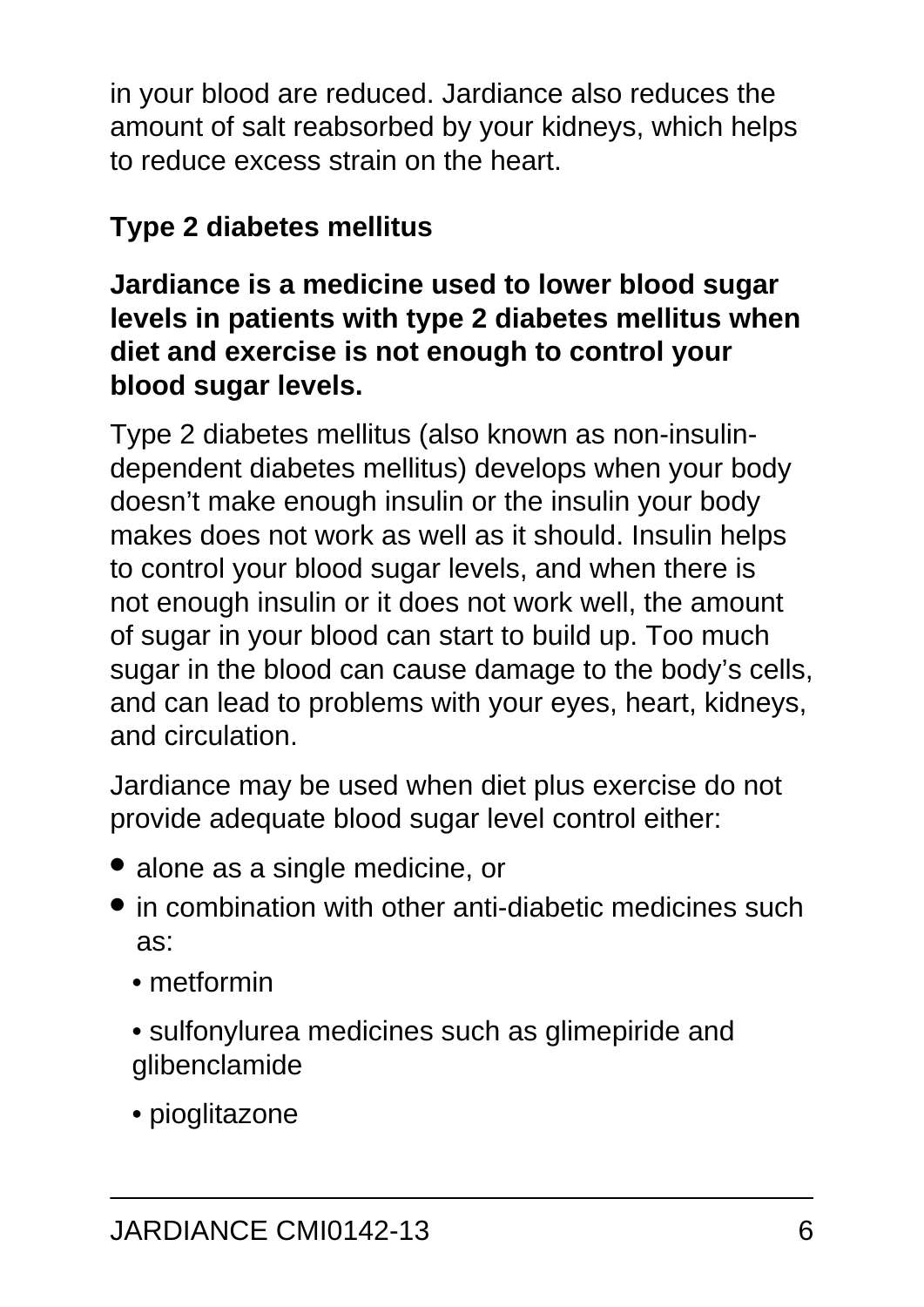- insulin
- dipeptidyl peptidase-4 inhibitor medicines such as linagliptin or sitagliptin.

**If you have type 2 diabetes mellitus and cardiovascular disease, Jardiance can also be used to reduce your risk of dying from your cardiovascular disease.**

### **Heart Failure**

Jardiance is also used with other medicines to treat a type of long-term heart failure in patients with or without type 2 diabetes mellitus

In heart failure, the heart does not work as well as it should. This means the heart is unable to pump enough blood to meet the body's needs. The most common symptoms of heart failure are breathlessness, fatigue, tiredness and ankle swelling.

## <span id="page-6-0"></span>**2. What should I know before I use Jardiance?**

## **Warnings**

## **Do not use Jardiance if:**

- you are allergic to empagliflozin, or any of the ingredients listed at the end of this leaflet
- you have poorly functioning kidneys since Jardiance requires good functioning kidneys to work well.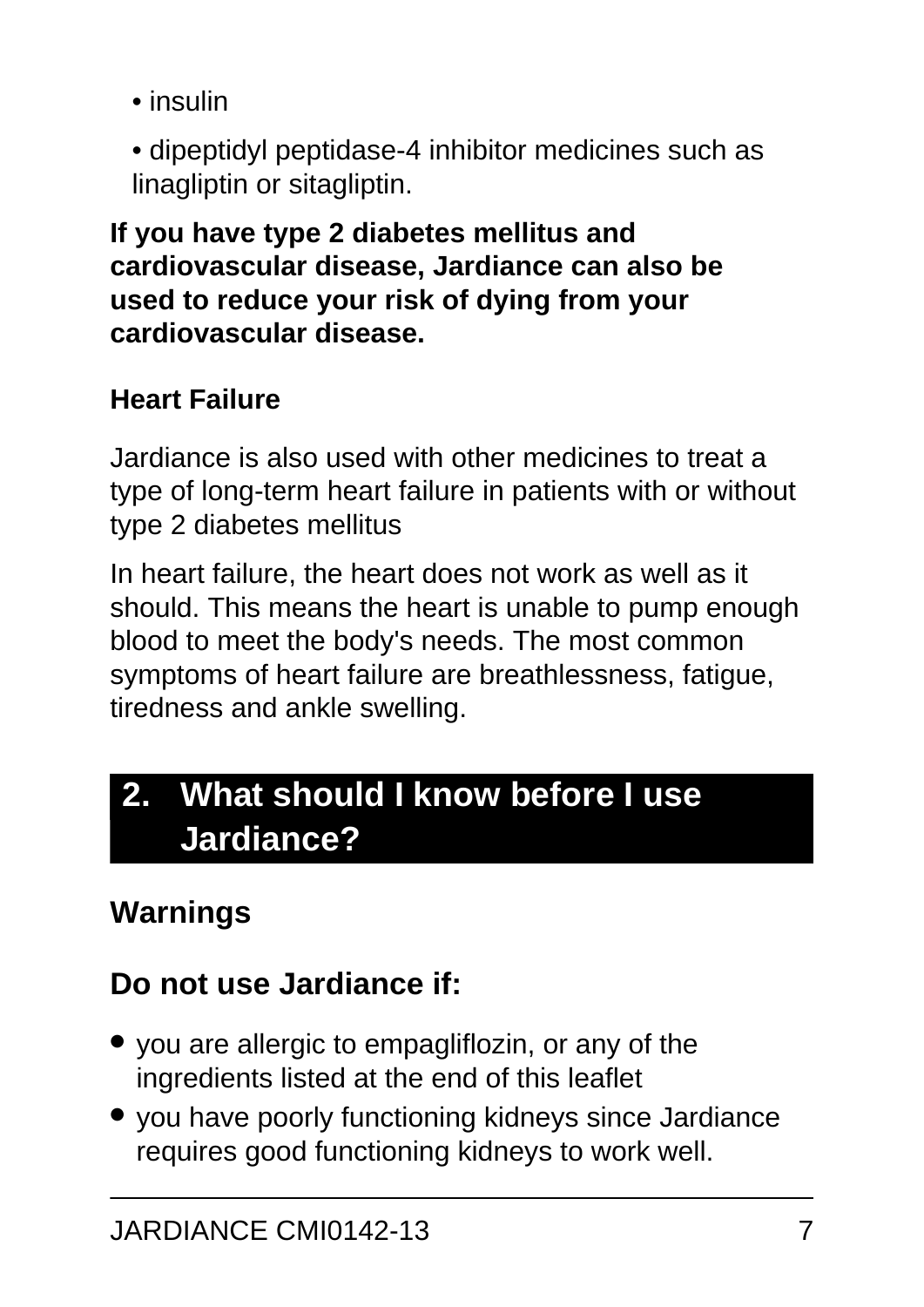## **Tell your doctor if you:**

- take any medicines for any other condition
- have allergies to any other medicines, foods, preservatives, or dyes.
- have or have had any of the following medical conditions:

- type 1 diabetes mellitus, a condition where your body does not produce insulin

- ketoacidosis, a condition where acids called "ketones" build up to a dangerous level in the blood, which can lead to severe complications including pre coma in patients with type 2 diabetes mellitus.

- kidney problems

- galactosaemia, a rare hereditary condition of galactose intolerance

- frequent genital or urinary tract infections (infections of the bladder, kidney, or tubes that carry urine)

- illnesses that can cause dehydration (e.g. diarrhoea or a severe infection)

- increased urine loss which may affect the fluid balance in your body and increase your risk of dehydration.

- if you have heart problems, a history of low blood pressure or are 75 years of age or older, your risk of dehydration might be increased.

• are over 85 years of age.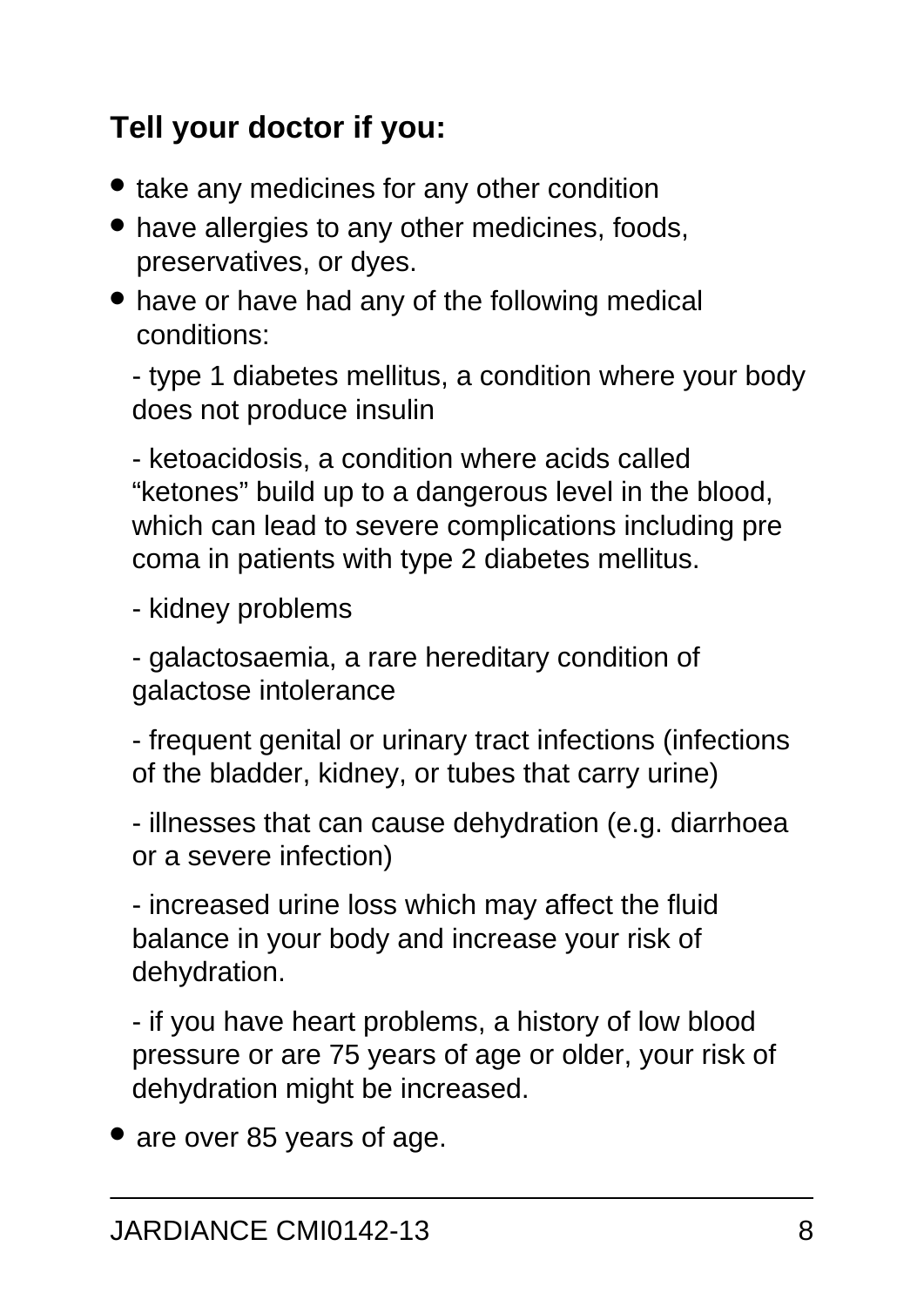You should not start taking Jardiance if you are over 85 years of age.

During treatment, you may be at risk of developing certain side effects. It is important you understand these risks and how to monitor for them. See additional information under Section [6. Are there any side effects](#page-14-0)?

## **Pregnancy and breastfeeding**

### **Do not take Jardiance if you are pregnant.**

It may affect your developing baby if you take it during pregnancy.

### **Do not breastfeed if you are taking Jardiance.**

It is not known if the active ingredient in Jardiance passes into human breast milk and there is a possibility that your baby may be affected.

## **Children**

• Do not give this medicine to a child under the age of 18 years.

## <span id="page-8-0"></span>**3. What if I am taking other medicines?**

Tell your doctor or pharmacist if you are taking any other medicines, including any medicines, vitamins or supplements that you buy without a prescription from your pharmacy, supermarket or health food shop.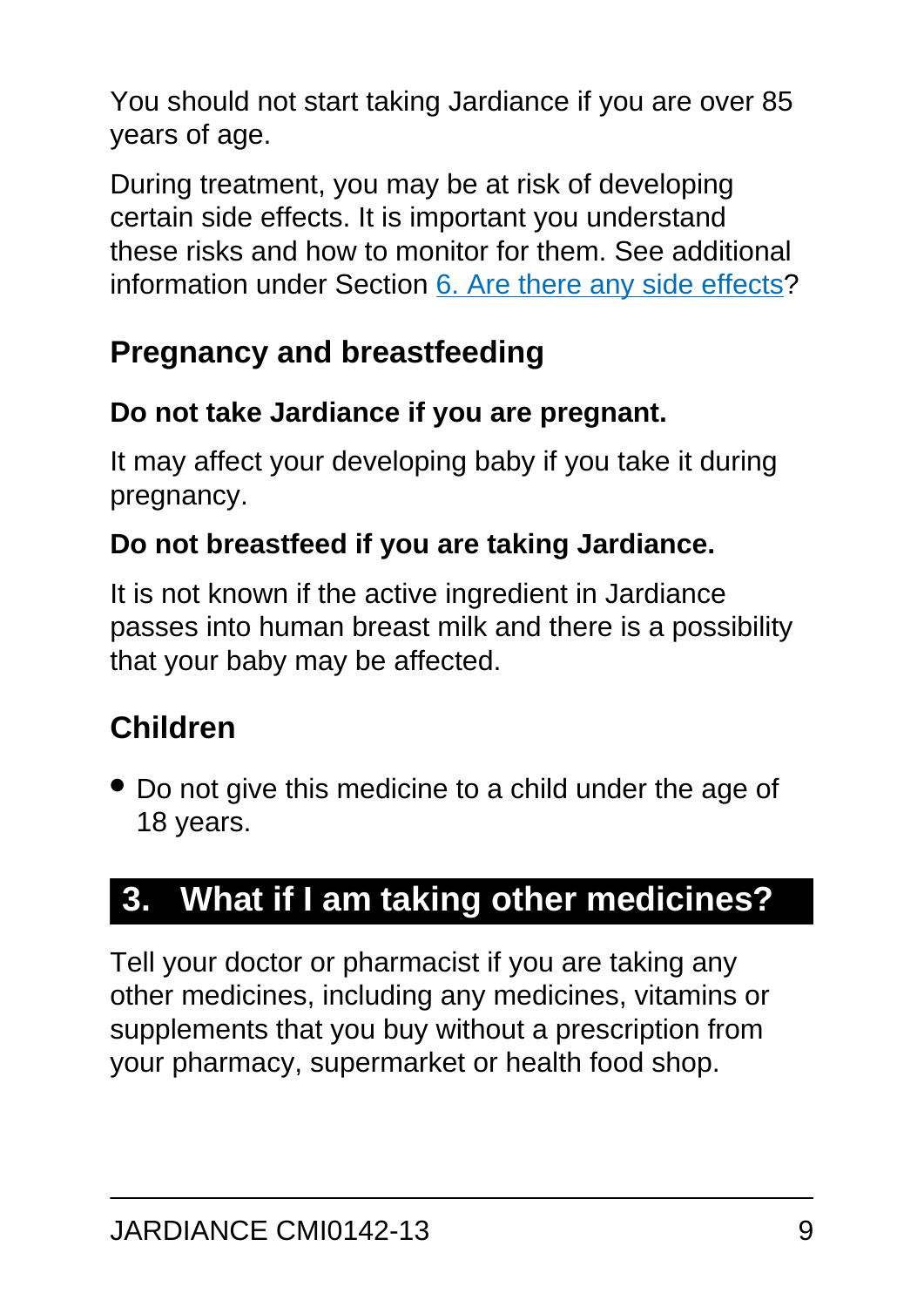Jardiance can increase the effects of diuretic medicines (water pills) which are used to treat blood pressure and fluid retention. Taking these medicines together can increase your risk of low blood pressure and dehydration.

**Check with your doctor or pharmacist if you are not sure about what medicines, vitamins or supplements you are taking and if these affect Jardiance.**

## <span id="page-9-0"></span>**4. How do I use Jardiance?**

#### **Follow all directions given to you by your doctor or pharmacist carefully.**

They may differ from the information contained in this leaflet

### **How much to take**

#### **Type 2 diabetes mellitus**

The recommended dose is one 10 mg tablet once a day.

Your doctor may increase your dose to one 25 mg tablet once a day if your blood sugar levels remain high after starting treatment on 10 mg.

Your doctor will prescribe Jardiance alone or in combination with another anti-diabetic medicine if that medicine alone is not sufficient to control you blood sugar level.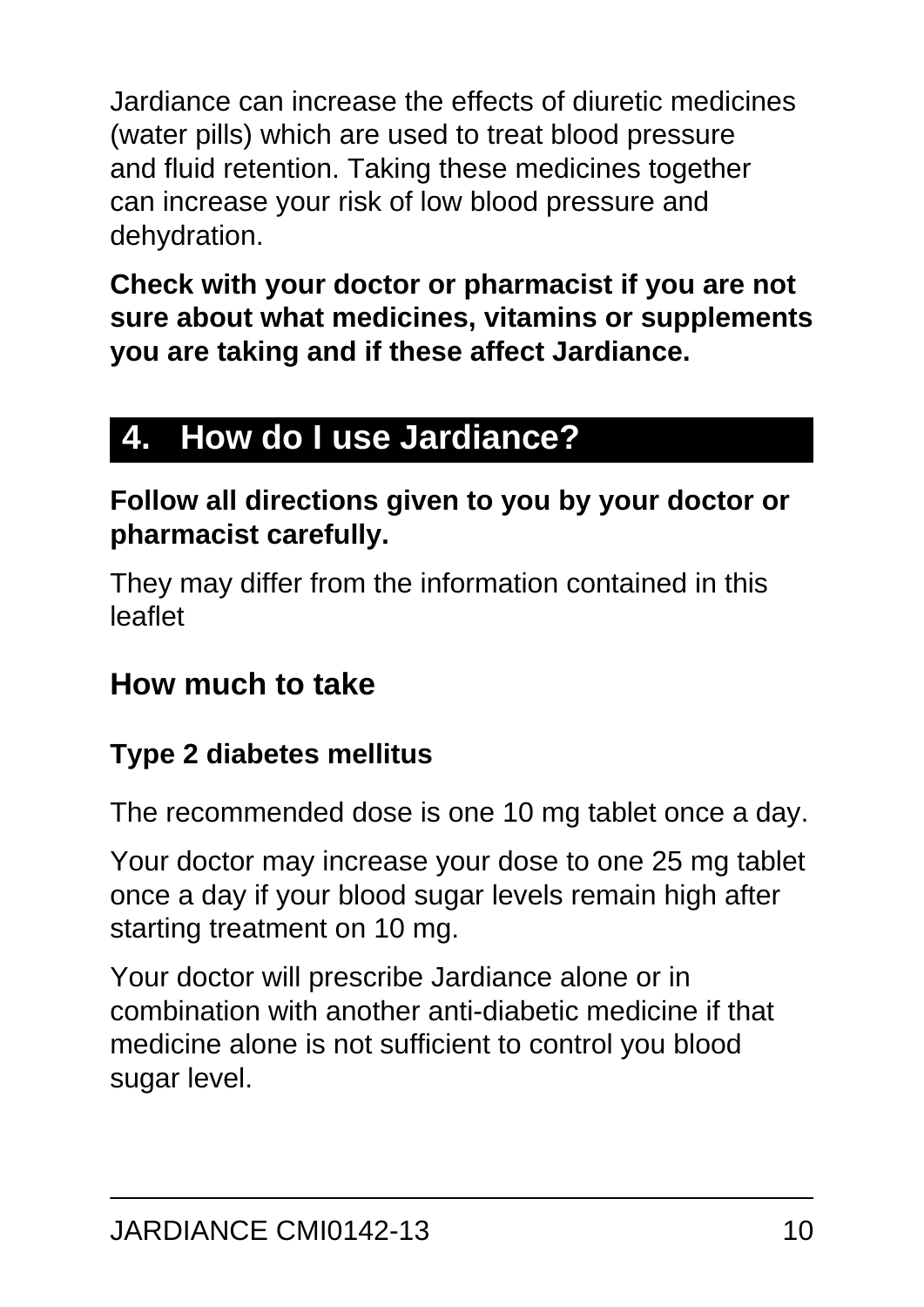#### **Heart Failure**

The recommended dose is one 10 mg tablet once a day.

#### **Continue taking your medicine for as long as your doctor tells you.**

### **When to take Jardiance**

Take Jardiance at the same time each day.

Taking it at the same time each day will have the best effect. It will also help you remember when to take it.

It does not matter if you take Jardiance before or after food.

### **How to take Jardiance**

Swallow the tablet whole with a full glass of water.

### **If you forget to take Jardiance**

**If you miss your dose at the usual time, and it is almost time for your next dose (less than 12 hours), skip the dose you missed and take your next dose when you are meant to.**

**Otherwise, take it as soon as you remember, and then go back to taking your medicine as you would normally.**

**Do not take a double dose to make up for the dose you missed.** This may increase the chance of you getting an unwanted side effect.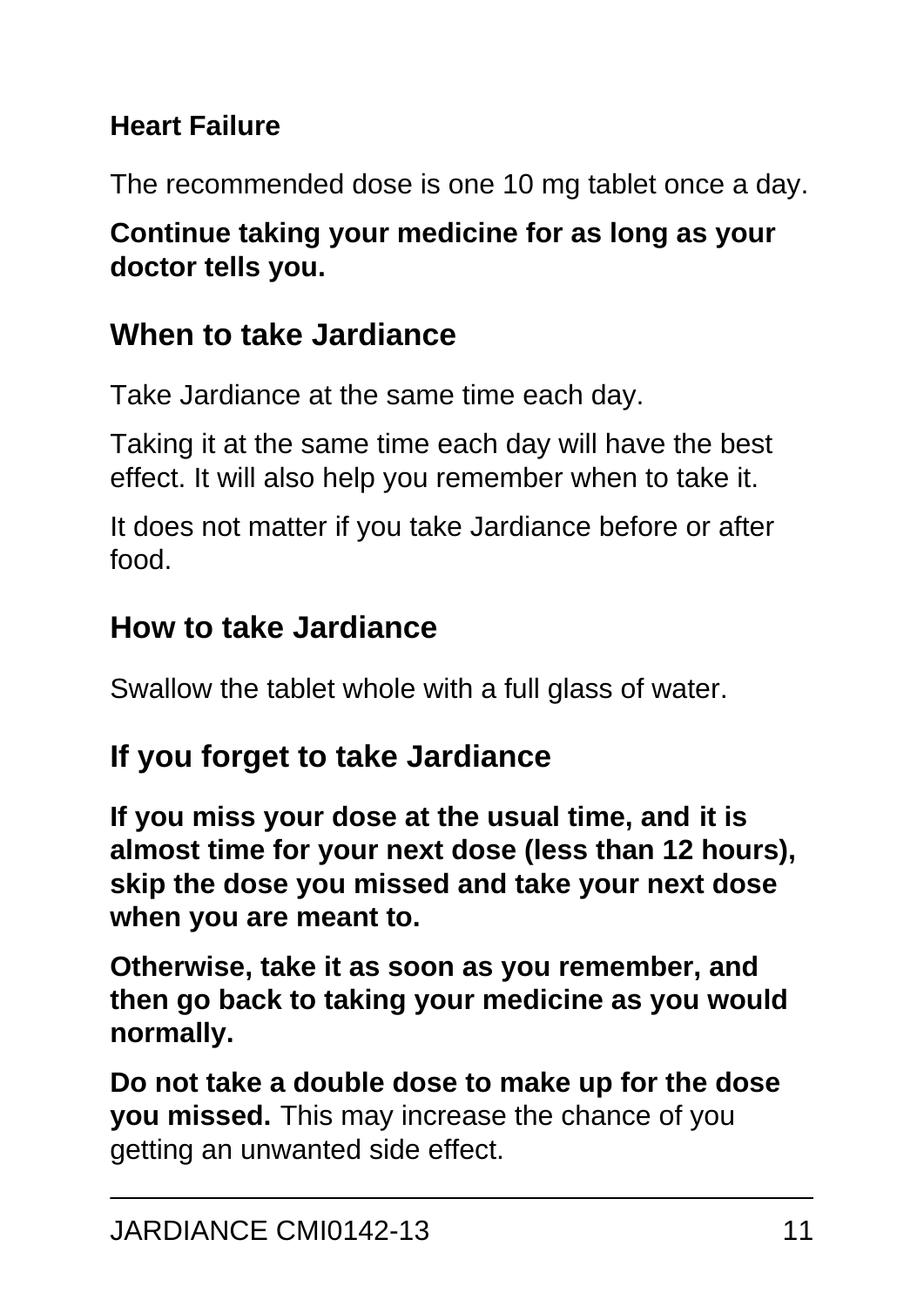If you are not sure what to do, ask your doctor or pharmacist.

### **If you use too much Jardiance**

If you think that you have taken too much Jardiance, you may need urgent medical attention.

### **You should immediately:**

- phone the Poisons Information Centre (**by calling 13 11 26**), or
- contact your doctor, or
- go to the Emergency Department at your nearest hospital.

**You should do this even if there are no signs of discomfort or poisoning.**

## <span id="page-11-0"></span>**5. What should I know while using Jardiance?**

## **Things you should do**

- Remind any doctor, dentist or pharmacist you visit that you are using Jardiance, especially if you are about to start any new medicine or if you are going to have surgery.
- Tell your doctor immediately if you become pregnant while taking Jardiance.
- If you are about to have any blood or urine tests, tell your doctor that you are taking this medicine.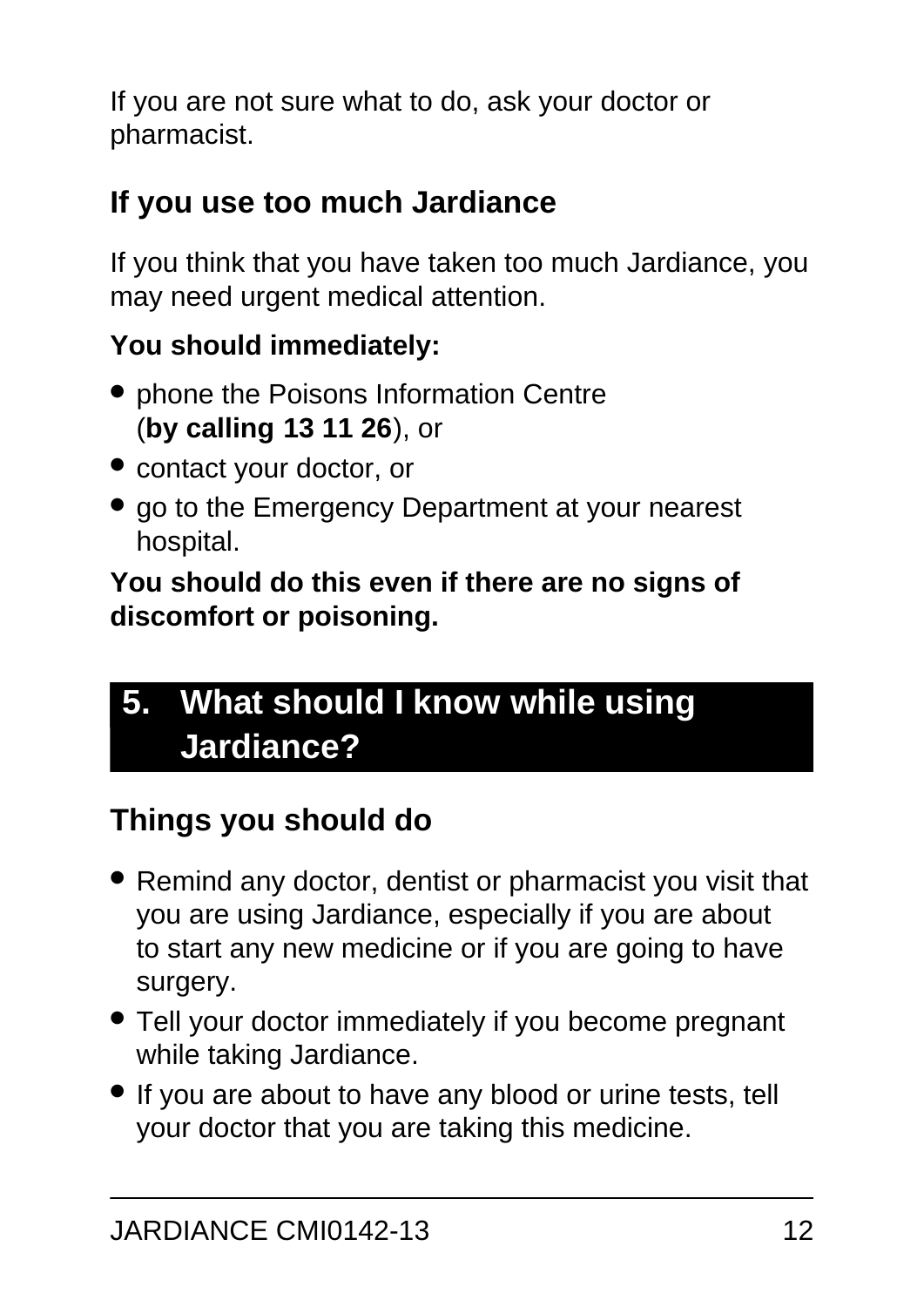- Keep all of your doctor's appointments so that your progress can be checked.
- Follow your doctor's and/or dietician's advice on diet, drinking alcohol and exercise.
- Check your blood sugar levels regularly. This is the best way to tell if your diabetes is being controlled properly. Your doctor or diabetes educator will show you how and when to do this.
- Check your feet regularly and see your doctor if you notice any problems. Follow any other advice regarding foot care given by your doctor.
- Talk to you doctor if you are about to have surgery. The doctor will provide instructions on when to stop and restart Jardiance.

## **Things you should not do**

- Do not take Jardiance to treat any other conditions unless your doctor tells you to.
- Do not give your medicine to anyone else even if they have the same condition as you.
- Do not stop taking this medicine or change the dosage without checking with your doctor.

## **Things to be careful of**

Be careful when doing any of the following things, which may increase the risk of your blood sugar becoming too low:

- Drinking alcohol
- Not eating enough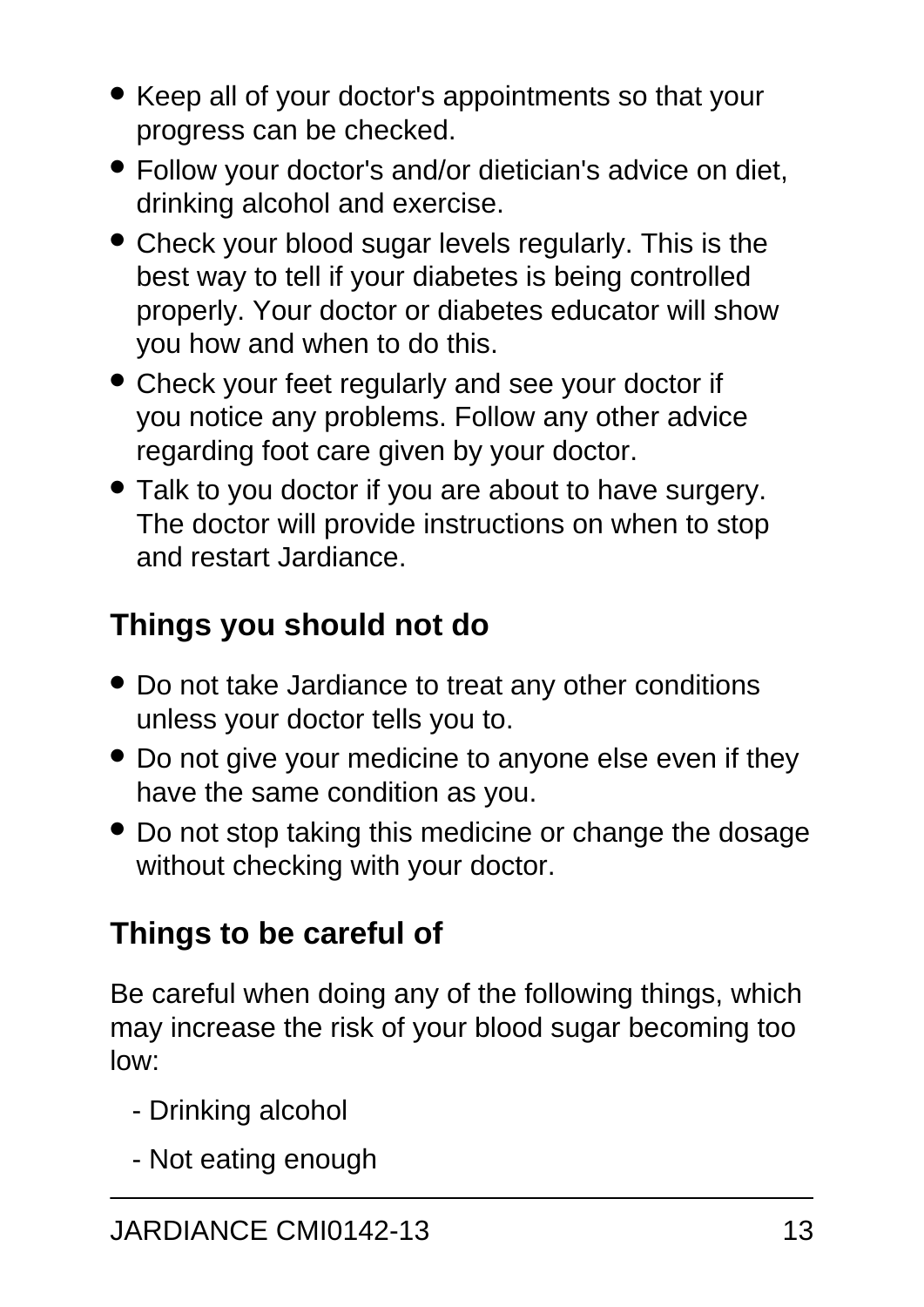- Doing unexpected or vigorous exercise

## **Driving or using machines**

#### **Be careful before you drive or use any machines or tools until you know how Jardiance affects you.**

When Jardiance is taken with other anti-diabetic medicines, such as sulfonylurea or insulin, it can increase the risk of your blood sugar levels becoming too low. Low blood sugar can cause dizziness, lightheadedness, tiredness, drowsiness, and slow your reaction time, which can affect your ability to drive or operate machinery.

If you have any of these symptoms, do not drive, operate machinery or do anything else that could be dangerous.

## **Drinking alcohol**

#### **Tell your doctor if you drink alcohol.**

Alcohol may increase the risk of your blood sugar levels becoming too low.

## **Looking after your medicine**

- Keep your tablets in the pack until it is time to take them. If you take the tablets out of the pack they may not keep well.
- Keep your Jardiance tablets in a cool dry place where the temperature stays below 30°C.

Follow the instructions in the carton on how to take care of your medicine properly.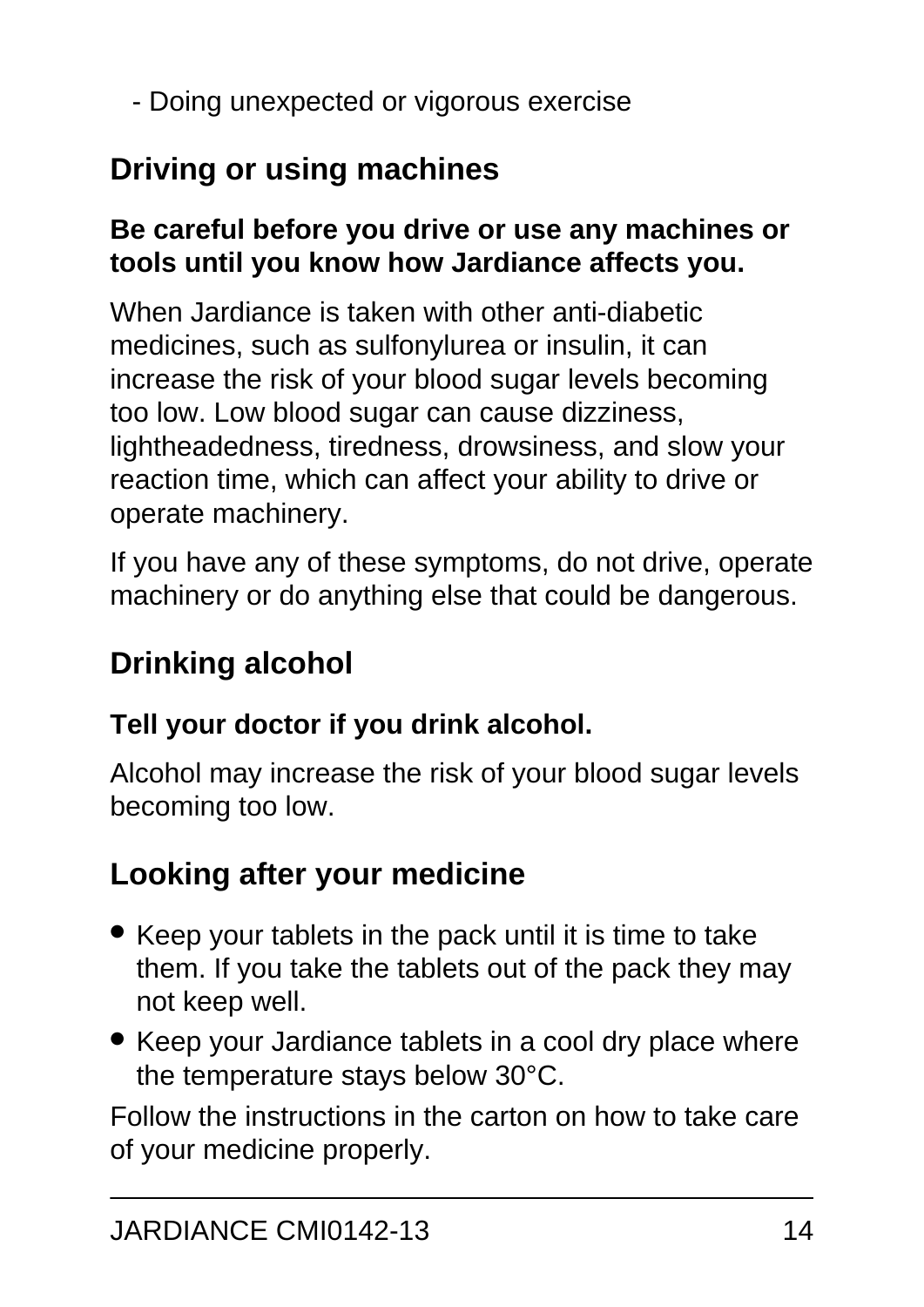Store it in a cool dry place away from moisture, heat or sunlight; for example, do not store it:

- in the bathroom or near a sink, or
- in the car or on window sills.

#### **Keep it where children cannot reach it.**

### **Getting rid of any unwanted medicine**

If you no longer need to use this medicine or it is out of date, take it to any pharmacy for safe disposal.

Do not use this medicine after the expiry date.

## <span id="page-14-0"></span>**6. Are there any side effects?**

All medicines can have side effects. If you do experience any side effects, most of them are minor and temporary. However, some side effects may need medical attention.

See the information below and, if you need to, ask your doctor or pharmacist if you have any further questions about side effects.

Do not be alarmed by the following list of side effects. You may not experience any of them.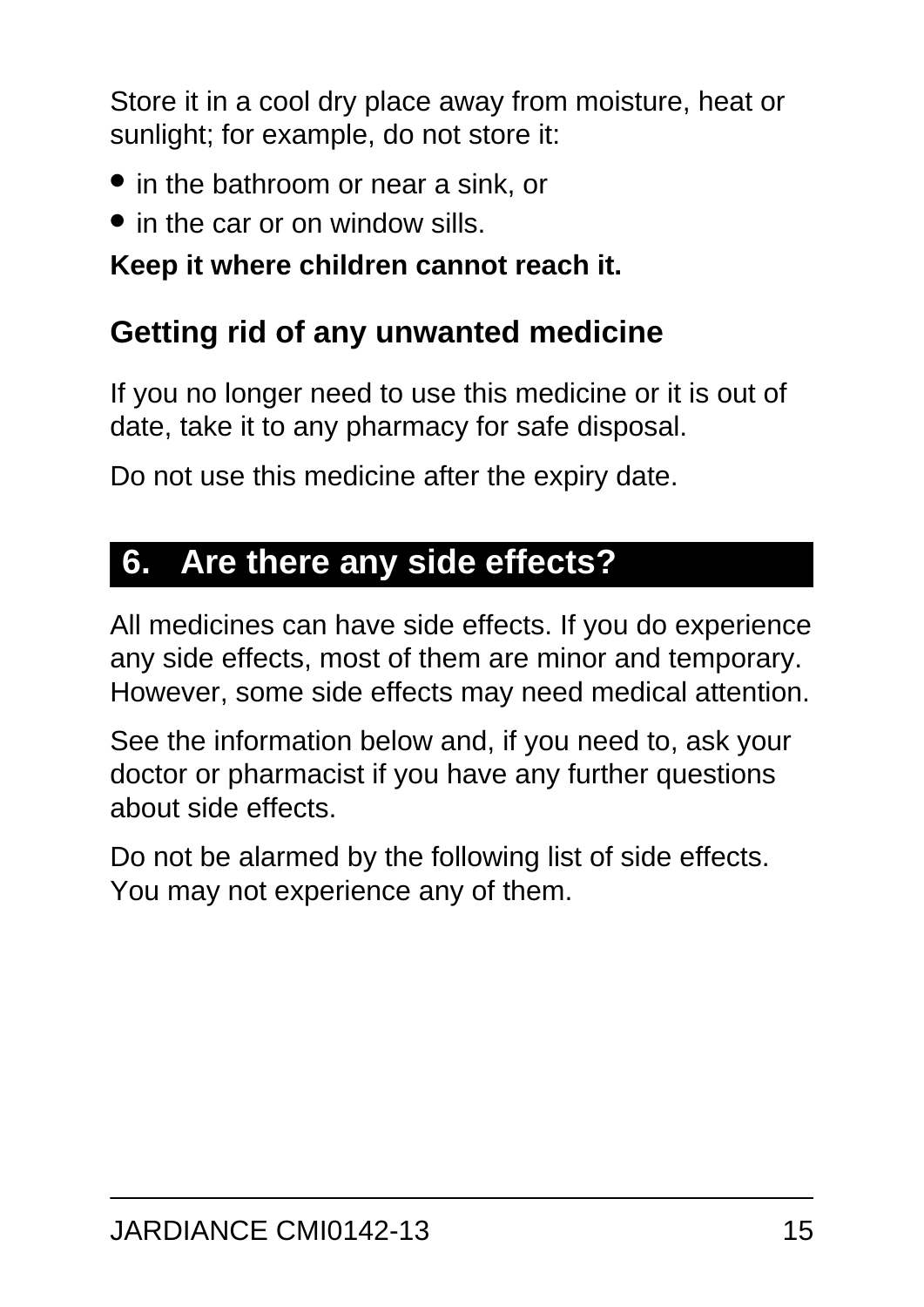### **Less serious side effects**

| Less serious side effects What to do                                                                                             |                                                                                                      |
|----------------------------------------------------------------------------------------------------------------------------------|------------------------------------------------------------------------------------------------------|
| Symptoms of a genital<br>yeast infection<br>genital burning, redness,<br>pain or discharge<br>Other less serious side<br>effects | Speak to your doctor if<br>you have any of these<br>less serious side effects<br>and they worry you. |
| • passing more urine than<br>normal<br>• itching<br>thirst<br>constipation                                                       |                                                                                                      |

### **Serious side effects**

| Serious side effects                                                                                                  | What to do                                                                                       |
|-----------------------------------------------------------------------------------------------------------------------|--------------------------------------------------------------------------------------------------|
| <b>Symptoms of low blood</b><br>sugar<br>• sweating<br>• weakness<br>hunger<br>· dizziness<br>• trembling<br>headache | Speak to your doctor<br>as soon as possible if<br>you have any of these<br>serious side effects. |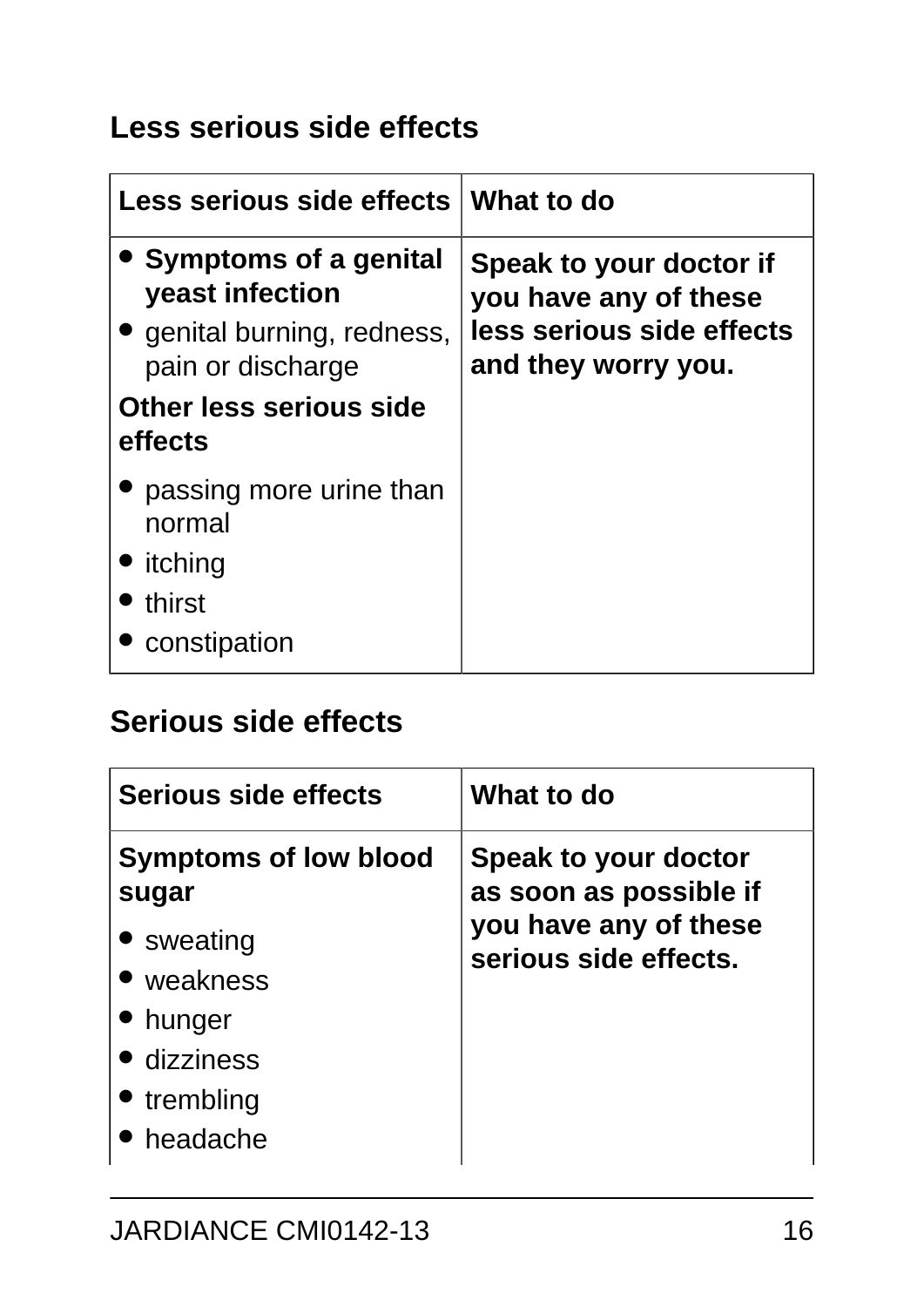| <b>Serious side effects</b>                                                                                                                                                                                                                                 | What to do |
|-------------------------------------------------------------------------------------------------------------------------------------------------------------------------------------------------------------------------------------------------------------|------------|
| • confusion                                                                                                                                                                                                                                                 |            |
| Iflushing or paleness                                                                                                                                                                                                                                       |            |
| • numbness                                                                                                                                                                                                                                                  |            |
| • fast, pounding heartbeat                                                                                                                                                                                                                                  |            |
| Low blood sugar may<br>occur in patients who<br>already take another<br>medication to treat<br>diabetes, such as a<br>sulfonylurea or insulin. The<br>dose of your sulfonylurea<br>or insulin medicine may<br>need to be reduced while<br>taking Jardiance. |            |
| <b>Symptoms of</b><br>dehydration                                                                                                                                                                                                                           |            |
| dry or sticky mouth<br>unusual thirst                                                                                                                                                                                                                       |            |
| light-headedness or<br>dizziness upon standing                                                                                                                                                                                                              |            |
| fainting or loss of<br>consciousness                                                                                                                                                                                                                        |            |
| urinating less often than<br>normal or not at all                                                                                                                                                                                                           |            |
| There is an increased risk<br>of dehydration (loss of<br>needed fluids from your<br>body; volume depletion)                                                                                                                                                 |            |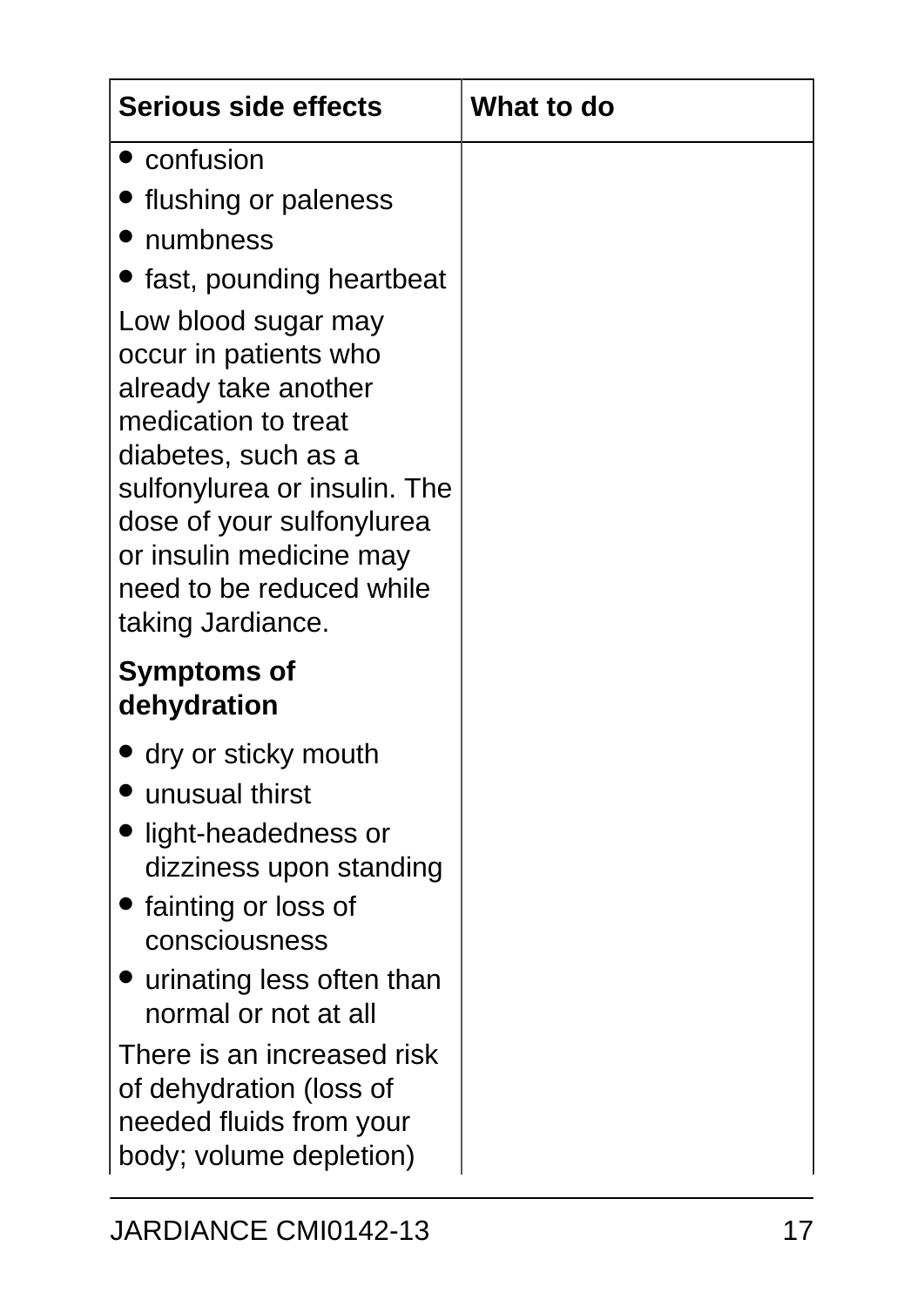| <b>Serious side effects</b>                                                                                                                             | What to do |
|---------------------------------------------------------------------------------------------------------------------------------------------------------|------------|
| in patients who have<br>diarrhoea or fever, are<br>unable to eat or drink,<br>aged 75 years or older or<br>taking medicines to lower<br>blood pressure. |            |
| <b>Symptoms of a urinary</b><br>tract infection                                                                                                         |            |
| burning sensation when<br>passing urine<br>• urine that appears<br>cloudy                                                                               |            |
| pain in the pelvis or mid-<br>back                                                                                                                      |            |
| • straining or pain when<br>passing urine                                                                                                               |            |

## **Very serious side effects**

| Very serious side effects   What to do |                                  |
|----------------------------------------|----------------------------------|
| <b>Genital</b>                         | <b>Call your doctor straight</b> |
| • Swelling of the penis                | away, or go straight             |
| that makes it difficult                | to the Emergency                 |
| to pull back the skin                  | <b>Department at your</b>        |
| around the tip of the                  | nearest hospital if you          |
| penis (uncircumcised                   | notice any of these very         |
| men)                                   | serious side effects             |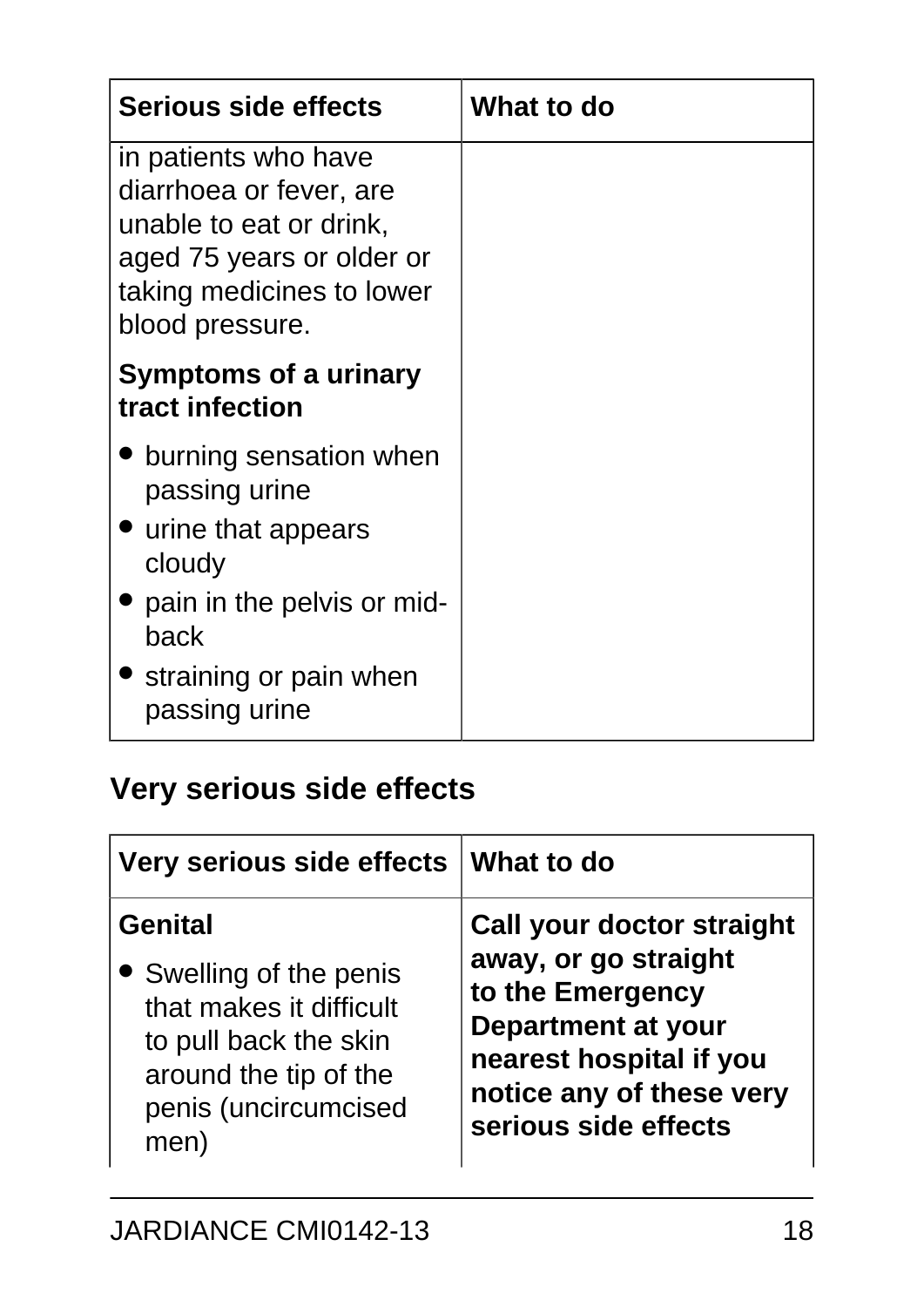| Very serious side effects                                                                                                                                  | ∣ What to do |
|------------------------------------------------------------------------------------------------------------------------------------------------------------|--------------|
| <b>Symptoms of Fournier's</b><br>gangrene                                                                                                                  |              |
| pain, tenderness,<br>itching, or swelling in the<br>genital or back passage<br>area<br>fever<br>generally feeling unwell<br><b>Symptoms of an allergic</b> |              |
| reaction                                                                                                                                                   |              |
| swelling of the face,<br>lips, mouth, tongue or<br>throat which may cause<br>difficulty in swallowing or<br>breathing                                      |              |
| severe and sudden<br>onset of itchy or raised<br>skin rash, hives, or<br>nettle rash                                                                       |              |
| <b>Symptoms of</b>                                                                                                                                         |              |
| ketoacidosis                                                                                                                                               |              |
| rapid weight loss<br>feeling sick or being sick<br>stomach pain<br>excessive thirst<br>fast and deep breathing<br>confusion                                |              |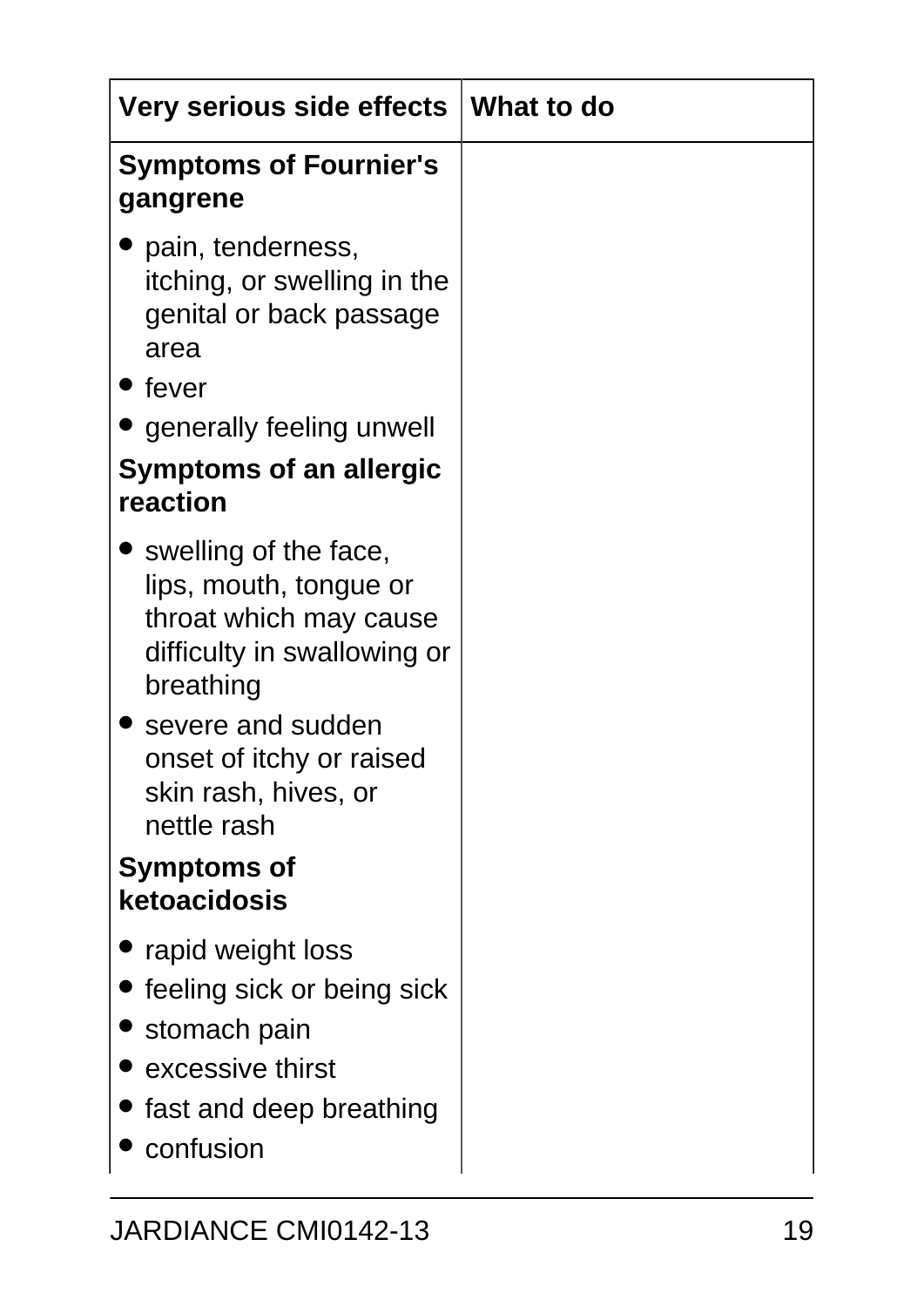| Very serious side effects   What to do                                                                                            |  |
|-----------------------------------------------------------------------------------------------------------------------------------|--|
| unusual sleepiness or<br>tiredness                                                                                                |  |
| • sweet smell to your<br>breath                                                                                                   |  |
| • sweet or metallic taste in<br>your mouth                                                                                        |  |
| • different odour to your<br>urine or sweat                                                                                       |  |
| In rare cases,<br>empagliflozin, the active<br>substance in Jardiance,<br>can cause a serious side<br>effect called ketoacidosis. |  |

#### **Tell your doctor or pharmacist if you notice anything else that may be making you feel unwell.**

Other side effects not listed here may occur in some people.

Some of these side effects can only be found when your doctor does tests from time to time to check your progress.

### **Reporting side effects**

After you have received medical advice for any side effects you experience, you can report side effects to the Therapeutic Goods Administration online at [www.tga.gov.au/reporting-problems.](http://www.tga.gov.au/reporting-problems) By reporting side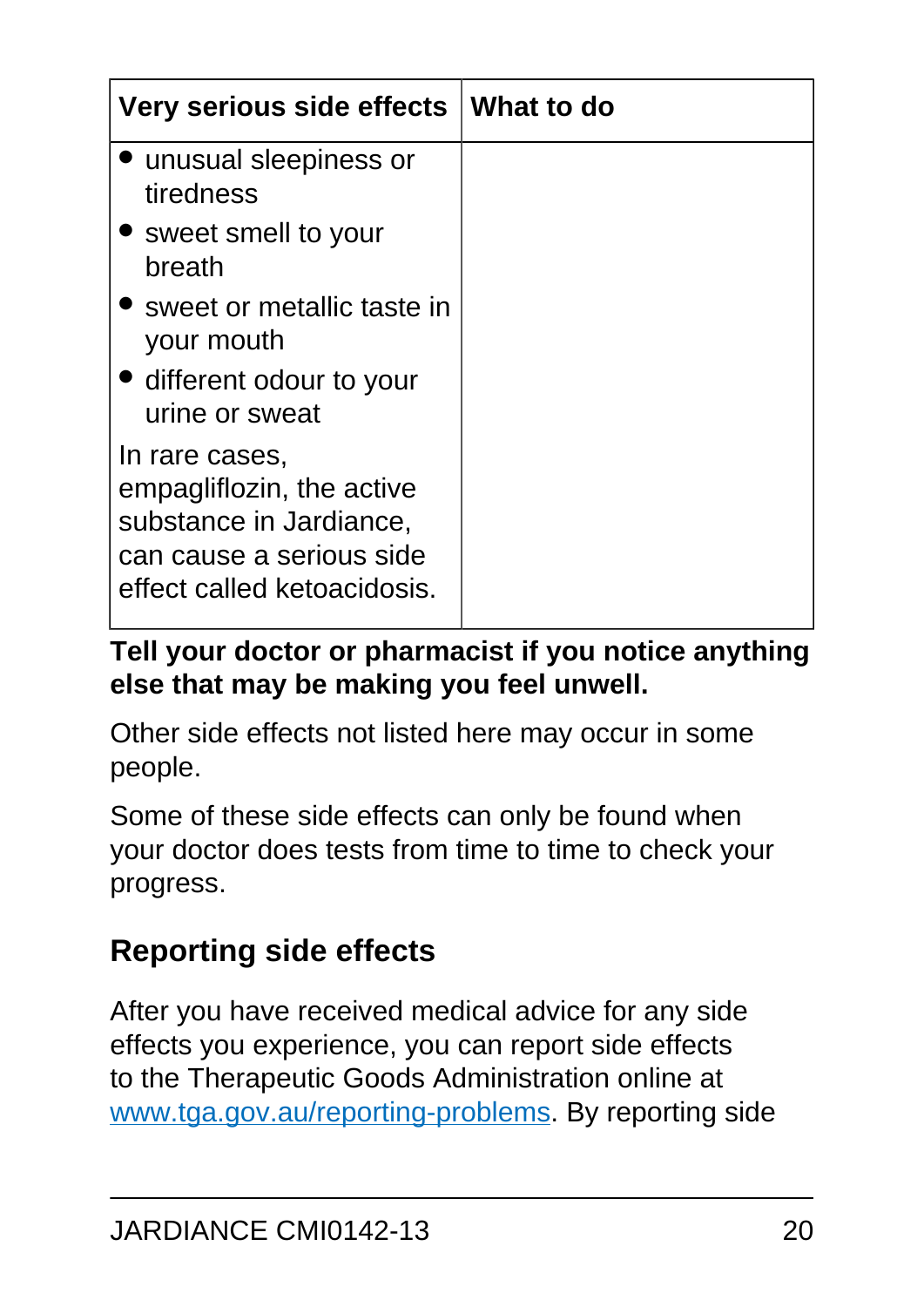effects, you can help provide more information on the safety of this medicine.

**Always make sure you speak to your doctor or pharmacist before you decide to stop taking any of your medicines.**

## <span id="page-20-0"></span>**7. Product details**

This medicine is only available with a doctor's prescription.

### **What Jardiance contains**

| <b>Active ingredient</b>                           | empagliflozin 10 mg                                                                                                                                                                                                                        |
|----------------------------------------------------|--------------------------------------------------------------------------------------------------------------------------------------------------------------------------------------------------------------------------------------------|
| (main ingredient)                                  | empagliflozin 25 mg                                                                                                                                                                                                                        |
| <b>Other ingredients</b><br>(inactive ingredients) | lactose monohydrate<br>microcrystalline<br>cellulose<br>hyprolose<br>croscarmellose sodium<br>colloidal anhydrous<br>silica<br>magnesium stearate.<br>Tablet coating:<br>hypromellose<br>titanium dioxide<br>purified talc<br>macrogol 400 |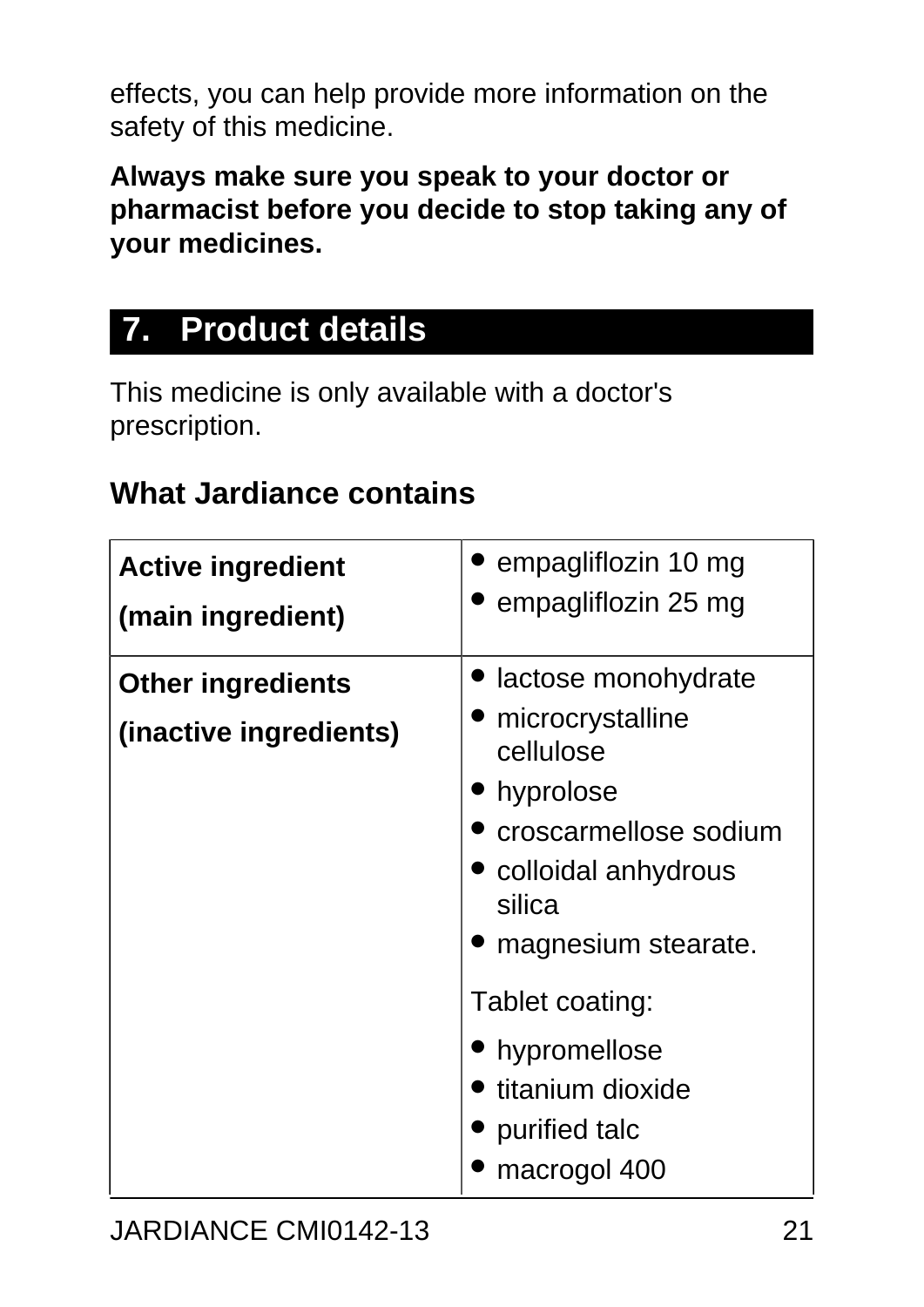|                            | $\bullet$ iron oxide yellow. |
|----------------------------|------------------------------|
| <b>Potential allergens</b> | l lactose                    |

**Do not take this medicine if you are allergic to any of these ingredients.**

### **What Jardiance looks like**

Jardiance is available in two strengths:

Jardiance 10 mg tablets (AUST R 208829) are pale yellow, round, biconvex and bevel-edged, marked with the BI company logo on one side and 'S10' on the other side.

Jardiance 25 mg tablets (AUST R 208827) are pale yellow, oval and biconvex, marked with the BI company logo on one side and 'S25' on the other side.

Jardiance tablets are available in PVC/Aluminium blister packs of 10 (sample) or 30 tablets.

### **Who distributes Jardiance**

Jardiance tablets are supplied in Australia by:

Boehringer Ingelheim Pty Limited

ABN 52 000 452 308

Sydney NSW

www.boehringer-ingelheim.com.au

This leaflet was prepared in June 2022.